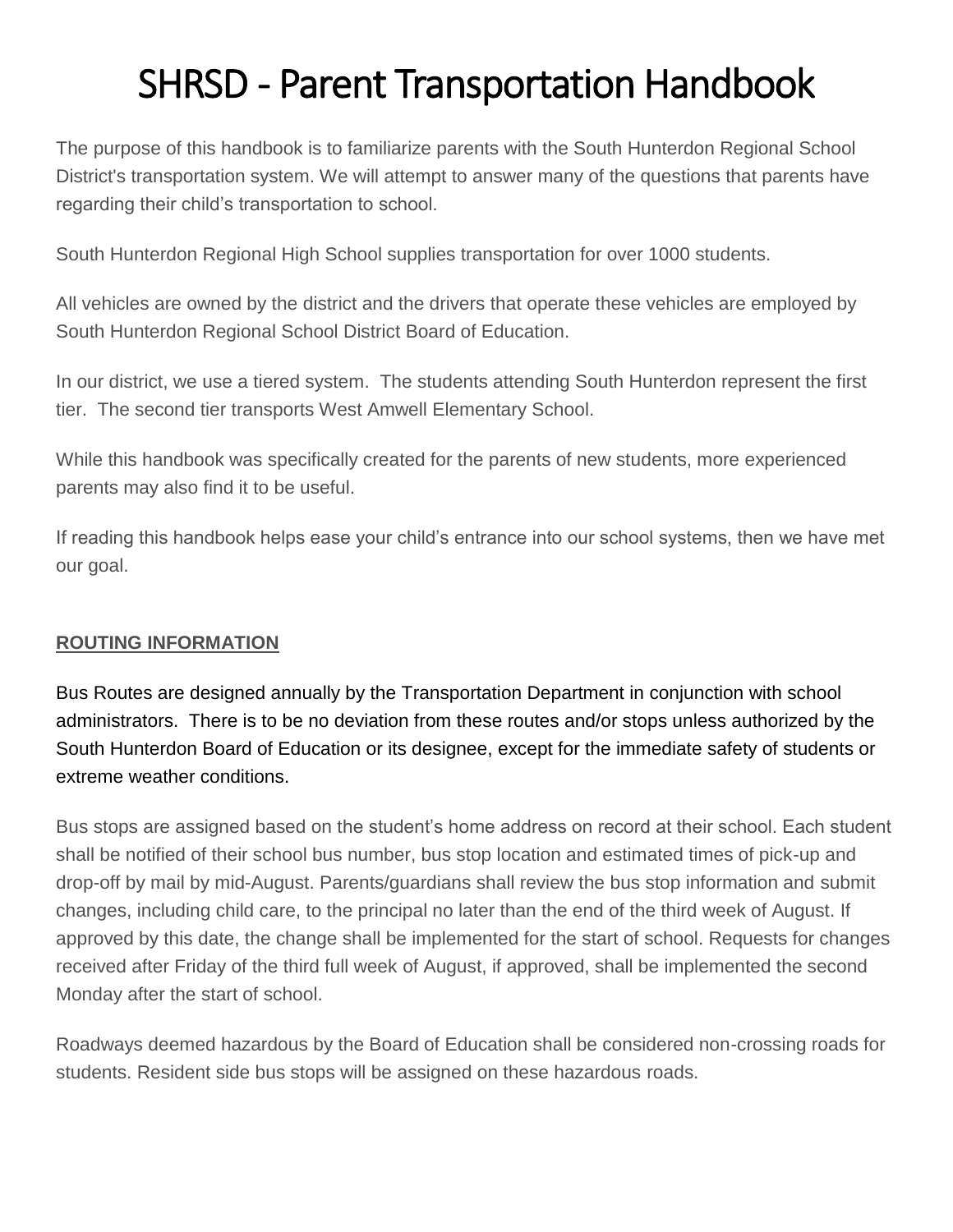#### **GENERAL INFORMATION**

1. All students must be **at the bus stop** ten (10) minutes before the assigned pick up time. This rule is in effect all year. Please remember, running down the driveway is not **"at the bus stop"**. Please have your child stand where the bus driver can see him/her.

2. Bus drivers are not allowed to wait for students who are late since this presents a significant traffic safety hazard.

3. If the buses run late in the morning on their high school run due to unforeseen circumstances such as traffic or weather, the subsequent runs for the younger students could also be affected.

4. Bus pass times may be valid for the first week only. Permanent pick up times will be established through consistent driver practice. This could take up to two weeks. Pick up times may vary during the school year due to constant fluctuations in traffic patterns.

5. Students shall only ride the bus to which they are assigned. Students are not permitted to ride another bus for any after school activities, which include but are not limited to scouts, visiting a friend, birthday parties, school projects, etc.

6. For safety reasons, students may only board and exit the bus at their assigned stop.

7. All buses have seat belts, which students are required to wear. Drivers are to report those who refuse to wear seat belts as directed.

8. Please instruct your child to wait off the roadway and to approach the actual boarding location only after the bus stops with its red school lights flashing.

9. If it is necessary to cross the road to get to your bus stop, students should wait until the driver has stopped the bus and activated the red lights. They should cross at least 15 feet in front of the bus and look both ways before crossing to make sure conditions are safe to cross.

10. All carry-on materials must be small enough to be held on the child's lap. Backpacks must not be worn while students are seated. All large materials, large band instruments, and pets must be transported by car.

11. All bus stop change request must be made in writing to the Transportation Department. No phone requests will be taken. Please allow three (3) school days, after receipt in the Transportation Office, for the change to take effect.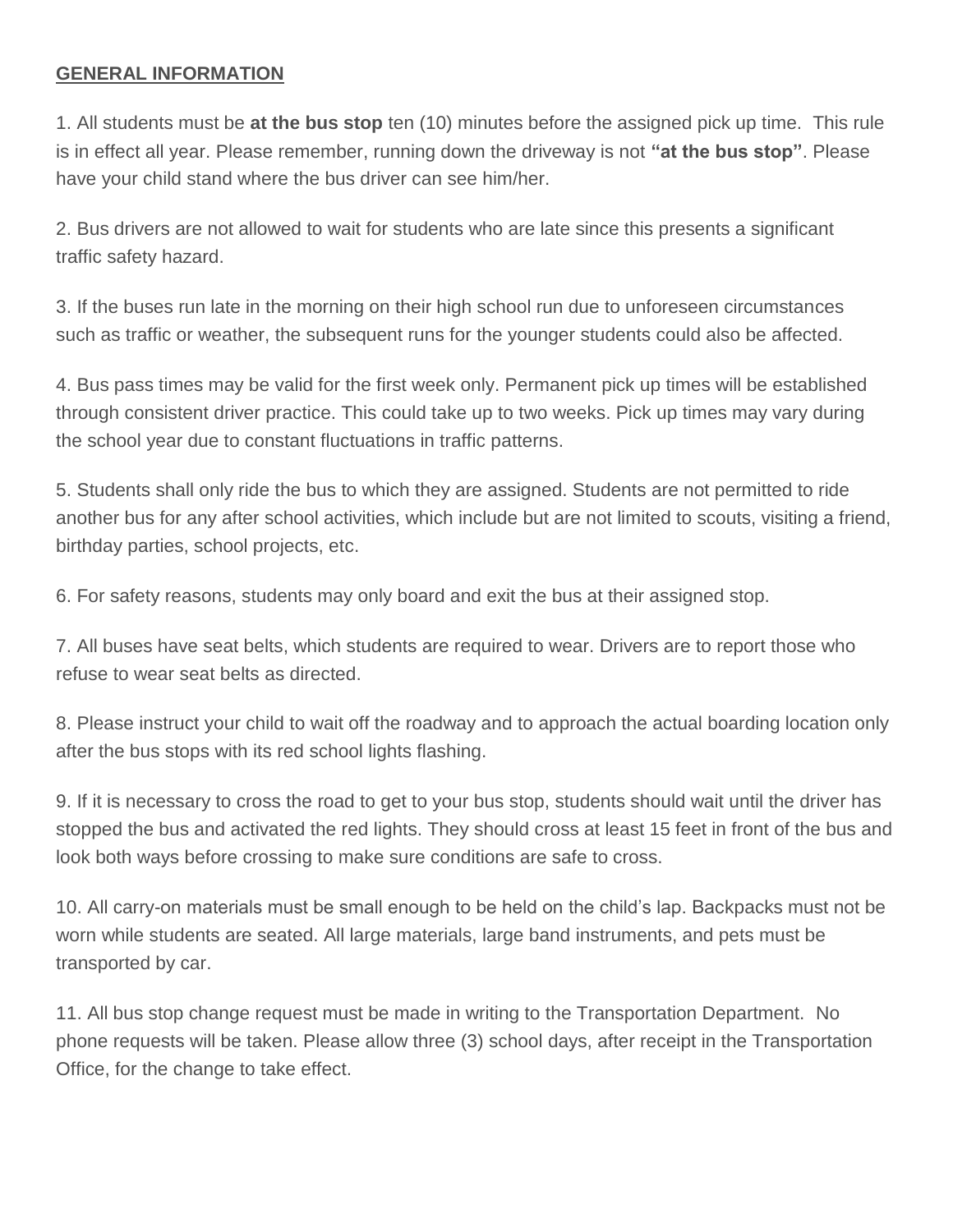12. Please make sure that your house number is clearly visible from the road. If the bus driver is unable to clearly identify the address on your house or mailbox, your child may not receive transportation the first day.

#### **VEHICLE SAFETY / MAINTENANCE**

Each school vehicle is subjected to a thorough New Jersey DMV inspection twice a year. These inspections are conducted on-site and are school vehicle specific.Drivers must conduct a complete pre-trip inspection daily before taking their vehicle out on the road. If they take a different vehicle out on the road that same day, they must conduct a complete pre-trip inspection of that vehicle as well. Any vehicle that is found to be deficient during these pre-trip inspections is immediately taken out of service until a mechanic has corrected the deficiency.

All vehicles are routinely maintained during the school year according to a regular schedule that conforms to state guidelines. All vehicles are swept daily and thoroughly cleaned inside and out at least three times during the school year.

At the completion of each route, all drivers are required to walk to the rear of the vehicle to check for pupils who may have remained on board. Each vehicle is equipped with a two-way cell phone in case of emergency. If a vehicle breaks down, another vehicle is supplied within a short period of time.

Since each vehicle completes several runs each day, and since there is no area within the Transportation Department to accommodate lost items, all lost and found is maintained on the individual bus where it was found.

State law and Board policy prohibit the drivers from smoking on the school bus at any time, whether there are students on the bus or not.

## **CONDUCT ON THE BUS**

- 1. Show respect for the driver at all times and follow his/her direction.
- 2. Remain seated and in assigned seat until the bus comes to a complete stop.

3. Loud talking, laughing or other unnecessary behavior diverts the driver's attention and may result in a serious accident. Students shall talk quietly to their neighbor when riding the bus.

- 4. Do not litter or throw anything in the bus or out the window.
- 5. Students shall not use profanity.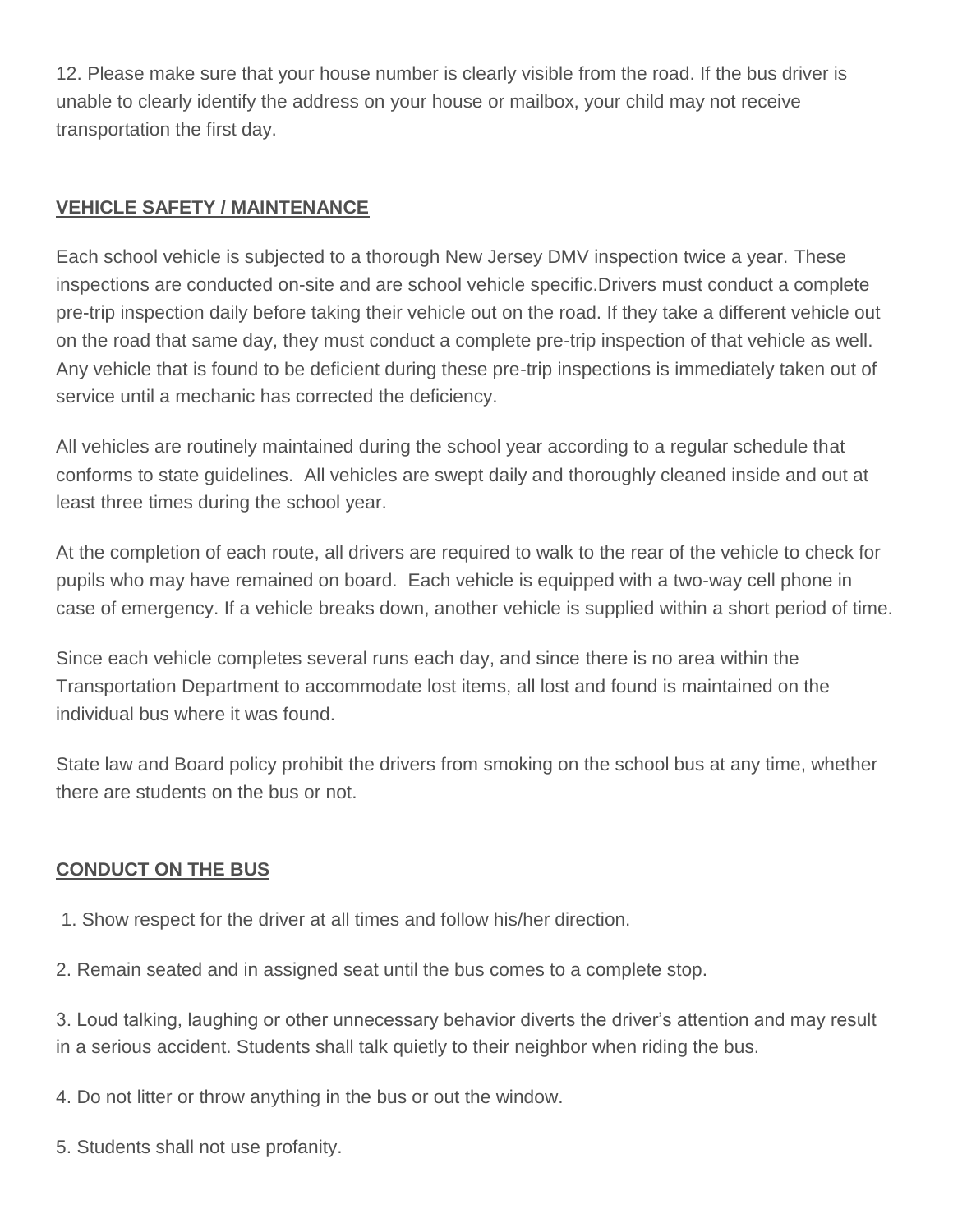6. Students shall not tamper with the bus or any of its equipment.

7. Any damage caused by pupils riding the bus, e.g., a cut seat, a broken window, etc., will be paid for by the students and/or their parents.

8. Students shall keep their head ad arms inside the bus when the windows are open and keep aisles clear of feet, books, packages, coats, and all other objects.

9. Smoking is prohibited at all times.

10. Eating and drinking is not permitted on the bus at any time.

11. The driver shall be responsible for the orderly conduct of the students. While on the bus, the students are under the authority of, and directly responsible to, the driver.

12. The bus driver is responsible for overseeing the discipline of the students on the bus. In the event of misconduct by the student, the driver will complete a Student Conduct Report that will be submitted to the principal of the school that the child attends.

# **Upon the violation of any rules, the following procedure, which may vary depending upon the school, will be followed:**

**First Offense**: Discussion with the Principal or Assistant Principal.

**Second Offense: Contact with the student's parents.** 

**Third Offense**: Exclusion from the bus for one school day.

**Fourth Offense**: Exclusion from the bus for five school days.

**Fifth Offense**: Exclusion from the bus for thirty school days and/or other consequences determined by the administrator on an individual basis. Serious Violations may require skipping steps and imposing immediate extended exclusion from the bus.

**Note: When a student is excluded from the bus, parents are responsible for transporting the student to and from school.**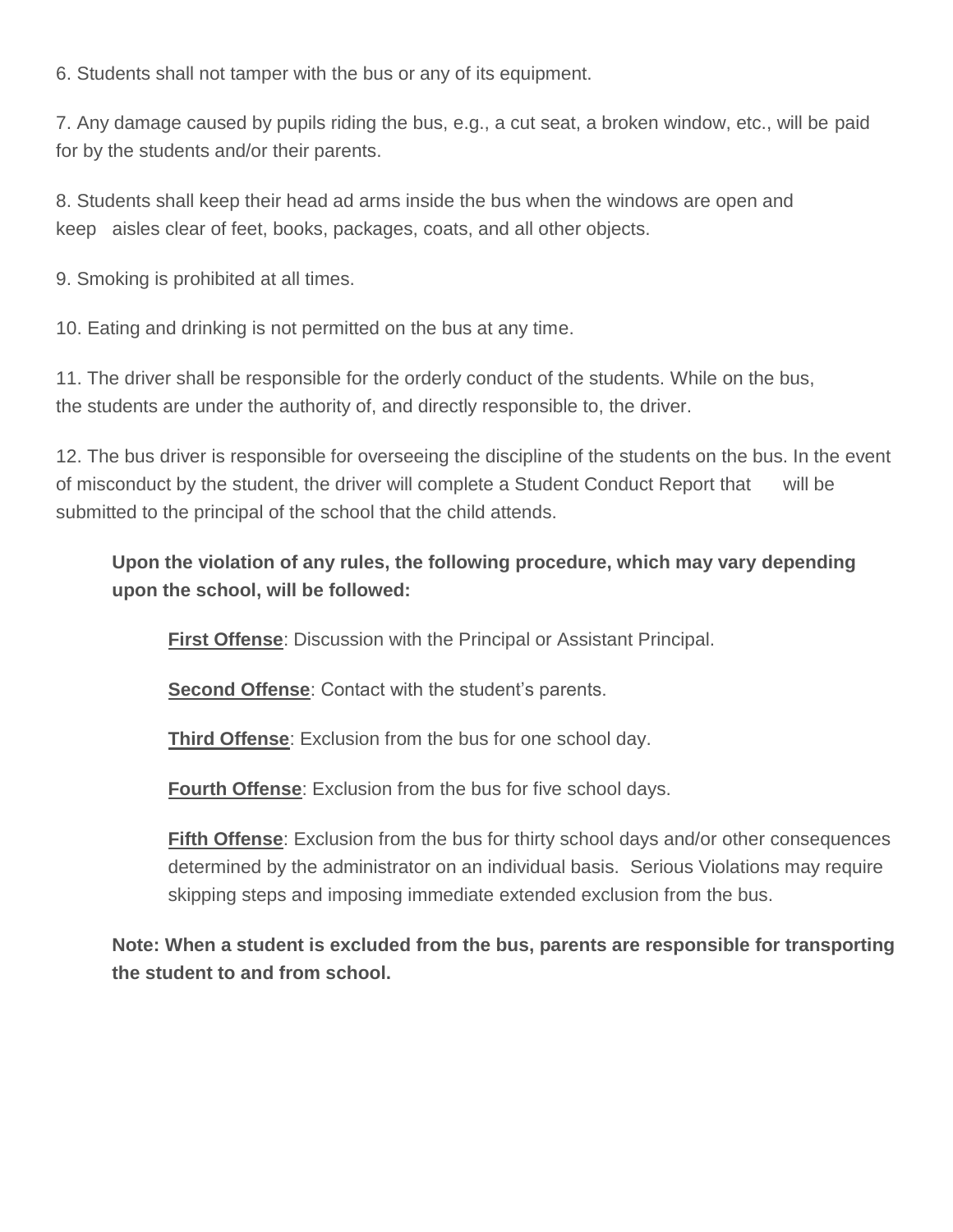#### **INCLEMENT WEATHER**

Delayed openings for South Hunterdon Regional High School and West Amwell Elementary School run 2 hours late. The start time for the South Hunterdon is 9:40 and West Amwell 10:25. Students that attend out of district special education schools will follow South Hunterdon delayed schedule.

In the event that school will be closed early, each school is equipped with an alert now calling system to notify parents of the early dismissal. It is the discretion of the Transportation office based on the roads for out of district children to be picked up early. In this case the Transportation Department will verify that someone is home for the child.

#### **TRANSPORTATION FOR SPECIAL EDUCATION STUDENTS**

In the AM, parent/ guardian will be responsible to bring out the student and secure the student in their seat belt and or specialized equipment. In the PM, parent/guardian will be responsible to unfasten student and escort the student from the vehicle. Parent/guardian is to provide the student's school with current home phone number and emergency contact information.

If the child will not attend on any given day, the AM bus driver should be notified. At the beginning of the year, the driver will give each parent his/her phone number. The parents will inform the driver no later than 6:30 AM in the morning that the child will not be attending school that day. In the event a situation arises after the given time and the child cannot attend school, the parent may call the South Hunterdon Transportation Secretary at (609)397-0486. Every effort will be made to notify the bus driver not to pick up the child.

If the parent plans to pick up the child; therefore, only requiring AM transportation, the parent should notify the AM driver, who in turn will notify SHR and transportation home will be canceled.

If it is necessary to make a change in the car or booster seat the child uses, the Special Services Office (609-397-1311) should be notified. Special Services will advise the transportation department of any adjustment that needs to be made.

If the parent has any concern regarding a particular route, call the SHR transportation department at 609-397-0486

If the student is not out of his/her home within 5 minutes transportation will leave and will not be provided for that day.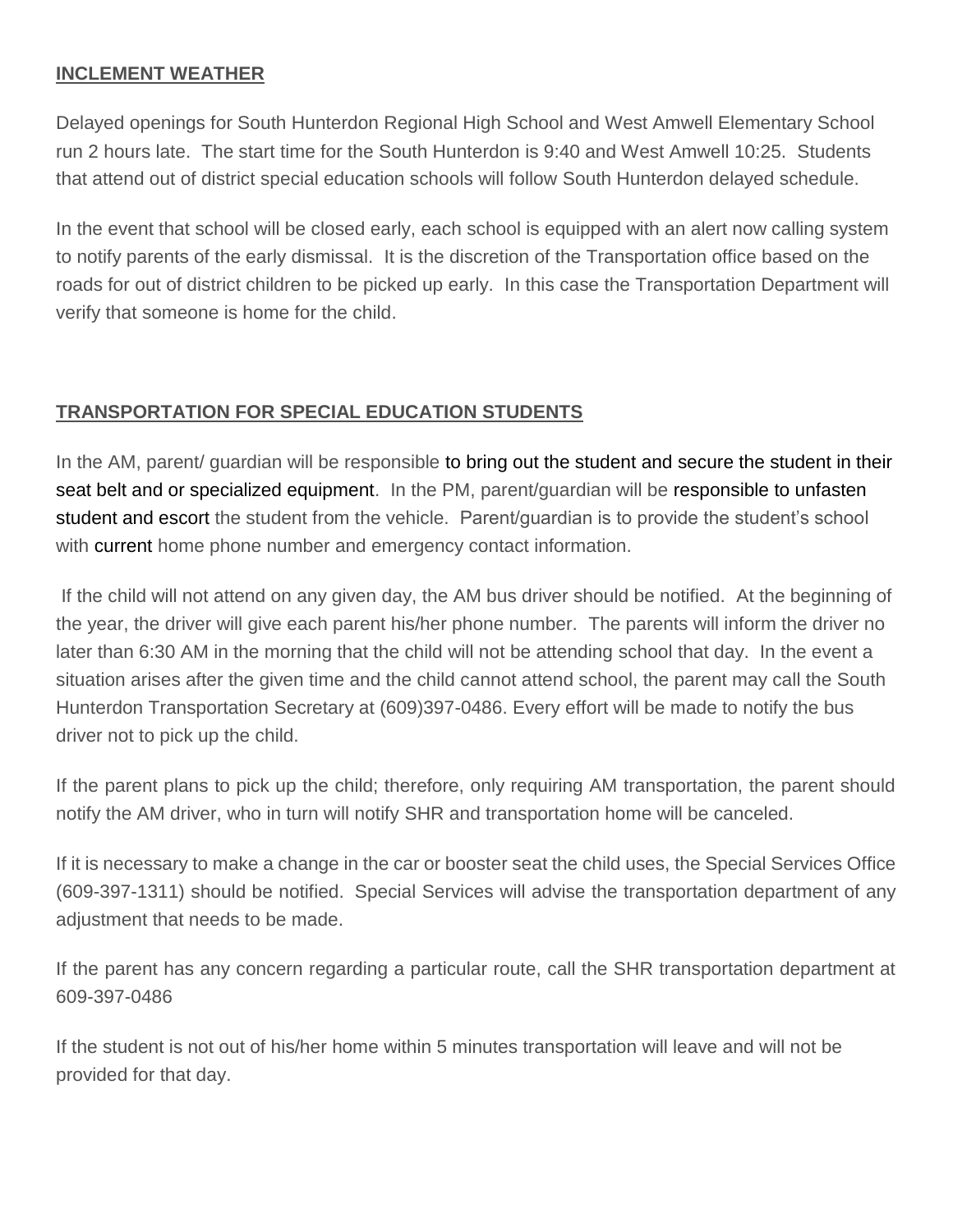#### **WEST AMWELL ELEMENTARY SPECIAL DROP OFF RULES**

All students that are age Kindergarten – Second grade are **NOT** permitted to depart the PM bus route without an adult present.

If a K-2<sup>nd</sup> grade parent is not present the driver must pull over and immediately inform WA that they will be bringing a student back to the school. 609-397-0819.

## **BUS STOP CHANGES**

A student is assigned one AM and one PM bus stop five days per week for the length of the school year. Parents/guardians of students in grades K-12 will be entitled to request a change of the designated address for the bus pick-up and drop-off of their students for child care at another student's residence. The designated address must be within the sending district of their assigned school. The designated pick-up address may vary from the drop-off address for child care purposes only. Pick-up and drop-off addresses cannot vary on a day-to-day basis.

If a parent/guardian needs to change their student's bus stop during the school year due to child care at another student's residence please fill out the request in the forms section of transportation and send the request to your school Principal. If the change is approved by the principal, the request shall be directed to the Transportation Department for review. The request shall be considered and the determination will be made contingent upon availability of a route, seating capacity on the school bus (exclusive of projected growth seats), and safety conditions in general. A request for a bus stop change must be submitted in writing at least five working days prior to the effective date. The actual bus stop established to serve the request shall be determined solely by the school district. **Requests for bus stops to vary on a day-to-day basis will not be approved.**

Submission of this bus stop change request does not obligate the Transportation Department to make the change. The first implementation of formal route changes will not occur until the change is reviewed by the Transportation Secretary.